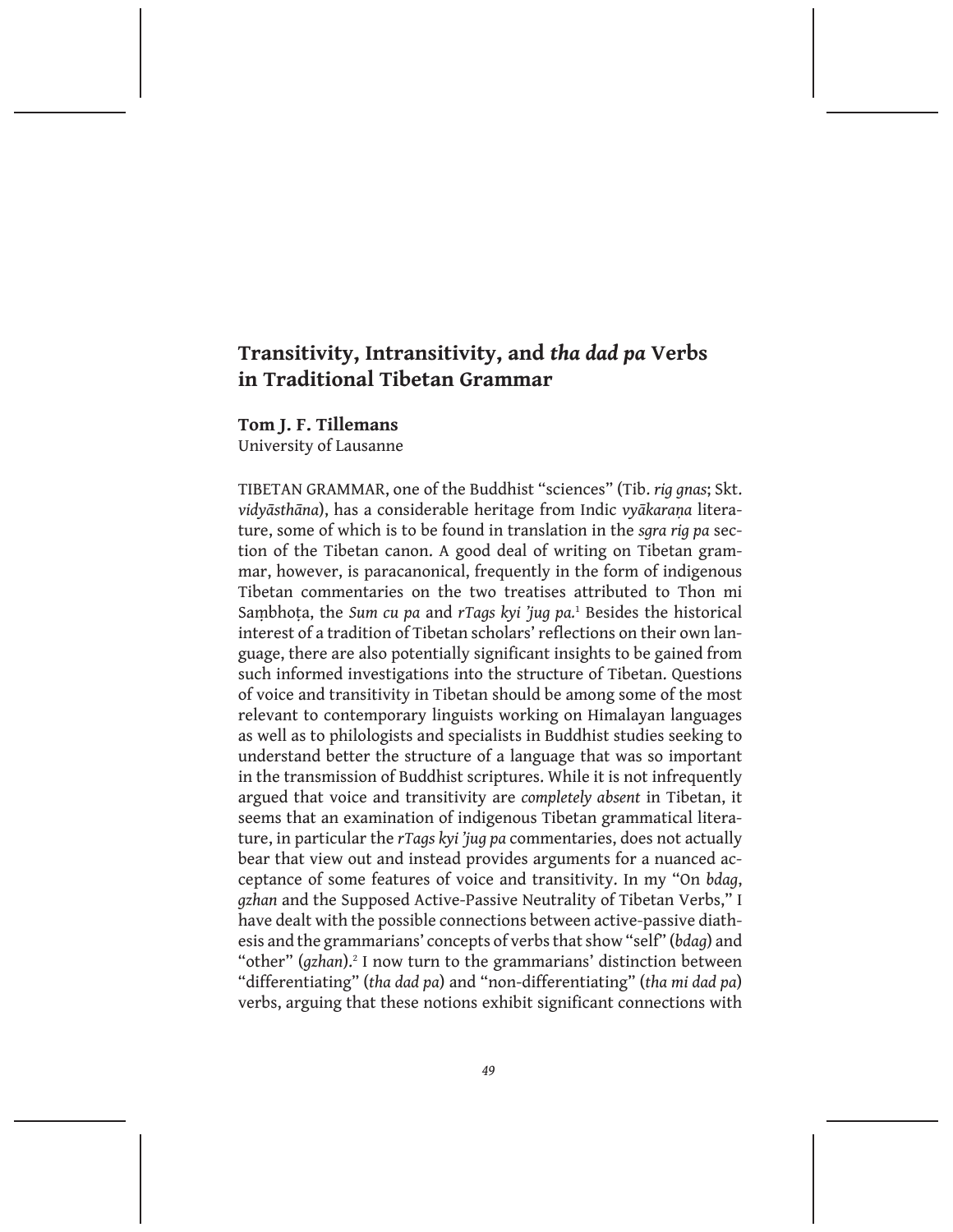transitivity, especially if transitivity is taken as a feature admitting of gradation.

### SETTING THE STAGE: A DENSE PASSAGE FROM SI TU PAN CHEN

In his lucid and savage critique of many of his predecessors' writings on Tibetan traditional grammar, the great eighteenth-century grammarian, Si tu Paṇ chen Chos kyi 'byung gnas (1699–1774), lamented that his confused countrymen erred in understanding the basics of *bdag/gzhan* (self/other) because of their inadequate appreciation of distinctions between types of verbs. He wrote:

*yang 'grel byed snga ma thams cad kyis 'di skabs las kyi tshig la byed pa po gzhan dang dngos su 'brel ma 'brel gyi rnam dbye ma mdzad pa ni shin tu mi legs te* | *de ma shes na byed po dang bya ba tha dad pa dang tha mi dad pa'i las kyi tshig so sor ngos mi zin cing* | *de ma zin pas 'dir bstan bdag gzhan gyi tha snyad gang la 'jug pa tshul bzhin ma rtogs par long ba'i 'khar ba bzhin gar 'dzugs med pa'i cal col mang po byung bar snang ngo* || Moreover, all the previous commentators in this context failed to make the distinction between verbs (*las kyi tshig*) that were directly related with distinct agents (*byed pa po gzhan dang dngos su 'brel ba*) and those that were not related. This was extremely pernicious, for when they did not know that, then they did not recognize verbs as being [of] heterogeneous [types] when the agent (*byed po*) and [focus of] the action (*bya ba*) were different (*tha dad pa*) and when they were not different (*tha mi dad pa*). And because that went unrecognized, they did not know how to apply properly the terms "self" and "other" which were being taught there [in Thon mi's *śloka*], and like those who depend upon blind men, [so too] much completely unfounded nonsense seems to have ensued.<sup>3</sup>

Indeed it became a cardinal tenet of Si tu's interpretation that *bdag* and *gzhan* can only apply to verbs "directly related with distinct agents" (*byed pa po gzhan dang 'brel ba*) and cannot apply to verbs such as "to go" (*'gro ba*)<sup>4</sup> or "to become/change into" (*'gyur ba*). In these cases a distinct agent does not directly appear (*byed pa po gzhan dngos su mi snang ba*<sup>5</sup> ), the usual traditional explanation being that when one says, "I go," there is supposedly no real distinction between an agent, i.e., the goer, and the object/patient, i.e., what receives the action of going. Si tu's commentator, dNgul chu Dharmabhadra (1772–1851), expressed the basic idea in following way in his *Si tu'i zhal lung*: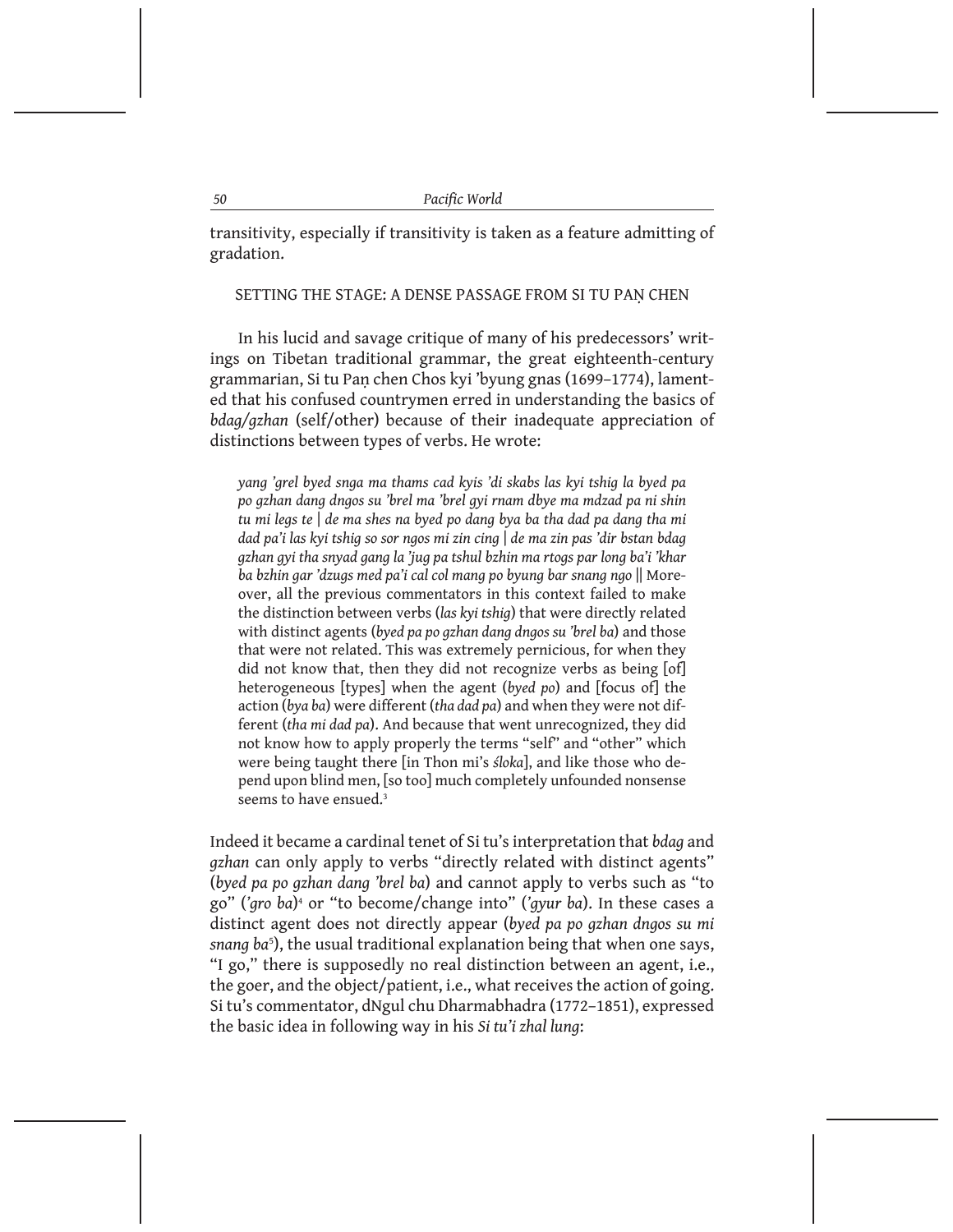*de yang byed pa po gzhan mi snang zhes pas* | *dper na* | *bdag 'gro'o lta bu'i tshe* | *'gro ba de bya tshig yin kyang* | *'gro bya 'gro byed gnyis ka bdag yin pas* | *'gro bya las gzhan pa'i 'gro byed med pas na 'di la bdag gzhan gyi dbye ba'ang mi byed pa yin no* || Now, when [Si tu] says "A distinct agent does not appear," [he means that] in cases such as "I am going," although "to go" is a word for an action, that which undergoes [the action of] going (*'gro bya*) and the goer (*'gro byed*) are both I, and thus there is no goer distinct from that which undergoes [the action of] going. Therefore, in such a case, the division in terms of self and other (*bdag gzhan gyi dbye ba*) is not made either.<sup>6</sup>

Let's try to demystify the central ideas, as they can make interesting and important sense when seen in the context of transitivity and intransitivity.

## UNPACKING *THA DAD PA-THA MI DAD PA* AND OTHER SYNONYMOUS TRADITIONAL CLASSIFICATIONS OF VERBS

As the passages cited above show, the principal elements of traditional Tibetan grammar's analysis of verbs—*bdag* and *gzhan*, or agents and objects/patients, as well as their corresponding actions—are, from the time of Si tu Paṇ chen on, considered to be applicable only to actions that have a genuine, full-fledged agent. Following Si tu, the key element in an agent being genuine is that it must be a distinct entity from that which receives the action, the patient. And thus Si tu speaks about "distinct agents" *(byed pa po gzhan*) and about verbs where agent and patient are distinct (*tha dad pa*)*. Bdag*, *gzhan*, and so on do not apply when such a distinct agent is simply lacking or where the existence of a distinct person instigating the action is not explicit in the sentence and is at most only situationally implied. A merely situationally implied agent is ruled out by the specification that the action must be "directly (*dngos su*) related" to the agent. This specification serves to exclude verbs like "to become" or "to turn into" (*'gyur*), where some or another human agent may have been remotely responsible in making something become something new, but he is unmentioned in the sentence and indeed not referred to at all—thus, e.g., *lcags gser du 'gyur ba*, "The iron turns into gold." Here the existence of an alchemist is at most situationally implied, providing one has also subscribed to alchemy as the likely way in which such a transformation happens. Of course, for un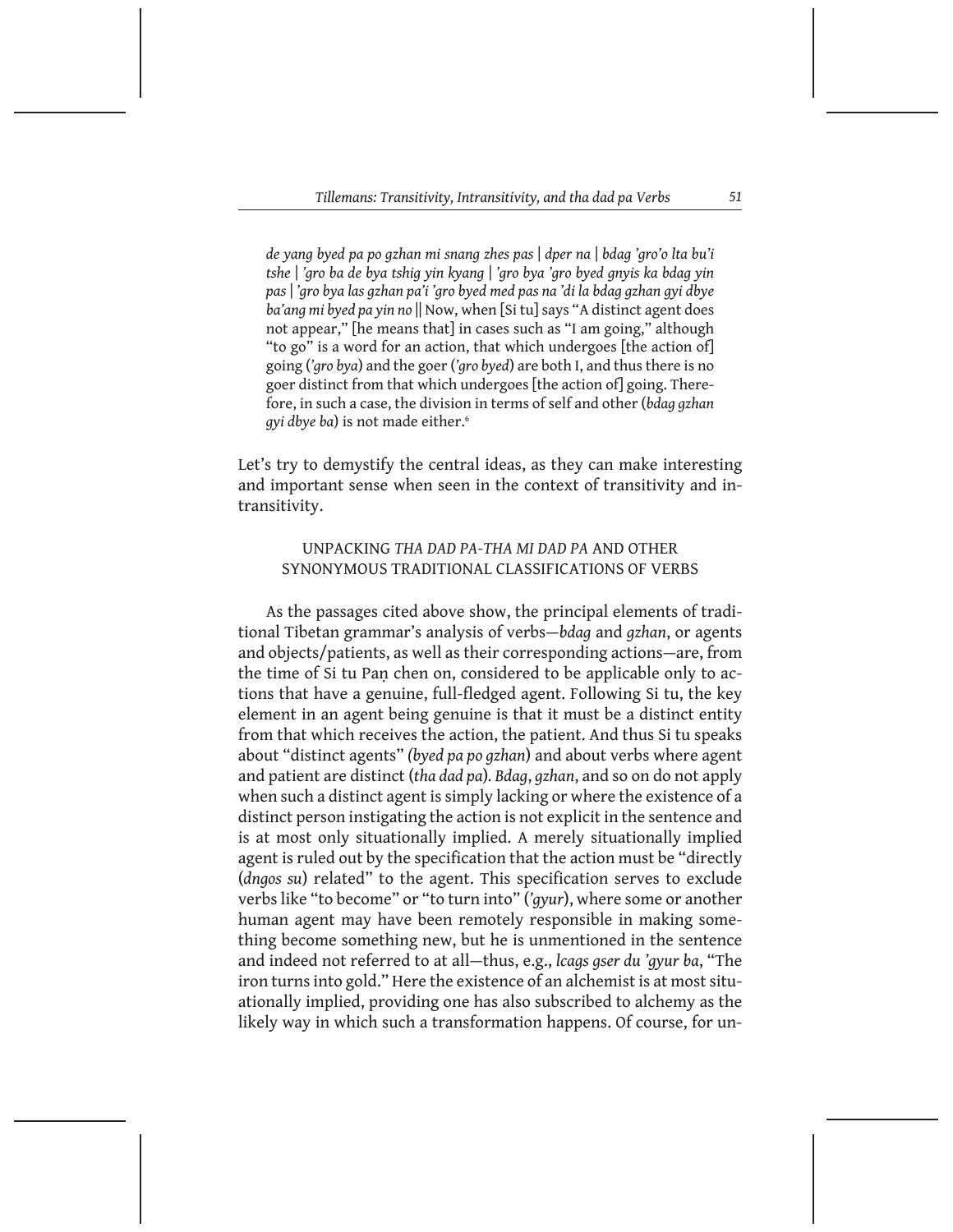believers in alchemy the sentence can be understood perfectly well as asserting that some sort of natural process occurs without any agency at all.

So much for the intra-systemic explanation. Is it possible to find a more universalizable theoretical schema in which to place these two types of verbs that Si tu speaks about and that others apparently failed to appreciate? Is there a way of unpacking the traditional grammarian's notion in more recognizable terms, like transitivity? I've always held that there is. But unpacking Tibetan grammar is certainly not without problems, and indeed recently various such issues have been raised by Heather Stoddard and Nicolas Tournadre. It is thus worth revisiting the question as to whether the division between verbs that do or do not have distinct agents, that is, *byed 'brel las tshig* and *byed med las tshig*, or *bya byed tha dad pa / tha mi dad pa,* is legitimately explicable as indigenous Tibetan grammar's analogue of a transitive/intransitive distinction.

Stoddard and Tournadre, in a number of publications (both jointly and separately) on Tibetan grammar and linguistics, have preferred not to adopt this rapprochement and maintained a translation of the terms that mirrors the Tibetan—thus *tha dad pa* becomes *différentiatif* and *tha mi dad pa* becomes *indifférentiatif*—on the grounds that the traditional distinction is essentially semantic, while the transitivity-intransitive distinction is fundamentally syntactic. Other separate arguments are also used by these authors against imputing transitivity, so that it behooves us to cite the whole passage from their book written in collaboration with sKal bzang gyur med, *Le clair mirroir*. 7 There they distance themselves somewhat from the position of traditional Tibetan grammar, and sKal bzang gyur med,<sup>8</sup> on the matter of *tha dad pa* / tha *mi dad pa* in order to argue that *tha dad pa / tha mi dad pa* is not the same as, or even significantly similar to, transitivity/intransitivity. In fact, their arguments seem to arrive at two separable conclusions, the first a weak thesis about the grammarians' *tha dad pa* verbs not being transitive verbs (or not being enough like what we mean by "transitivity" for the rapprochement to be meaningful) and the second a considerably stronger thesis to the effect that Western notions of transitivity *do not apply at all* to Tibetan. Of course, if Western transitivity-intransitivity distinctions do not apply to the Tibetan verb at all, then we wouldn't find such verbs by examining those that grammarian dub *tha dad pa.*<sup>9</sup> Can we show that what grammarians are talking about is a bona fide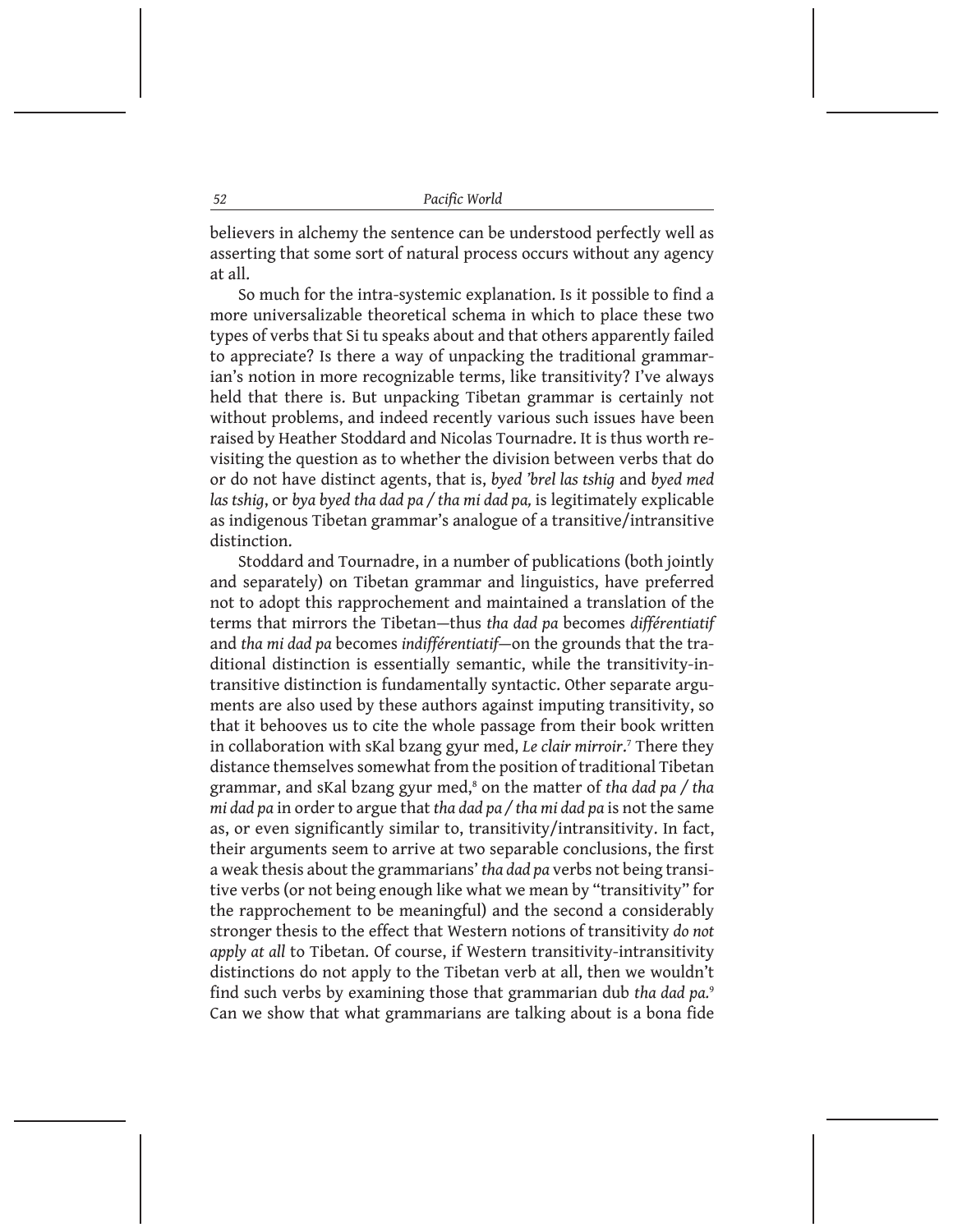feature of Tibetan and does in fact correspond nicely to a Western distinction between transitive and intransitive, so that we can henceforth rest easy in using the schemata of transitivity and intransitivity in talking about Tibetan? Things aren't quite that neat, however. To state my conclusion at the outset: *tha dad pa*, etc., is indeed *not* identical to transitivity, but does capture important elements in the notion of transitivity, a notion that, duly expanded, is applicable to Tibetan.

Let us, however, begin with Stoddard and Tournadre's own arguments, quoting a representative passage from *Le clair mirroir* (I won't translate the French, but will paraphrase the points raised):

Nous avons préféré utiliser le terme de différentiatif traduisant littéralemant le tibétain *tha dad pa* plutôt que celui de transitif car ce dernier réfère davantage à un caractère syntaxique (le verbe admet un objet). La notion de verbe différentiatif (*bya tshig tha dad pa*) est par contre essentiellement sémantique. Ainsi, en français, dans la phrase suivante: Il a rejoint Lhassa, le verbe "rejoindre" est transitif, tandis qu'en tibétain quel que soit le verbe employé (*byon / slebs*), Lhassa étant un circonstant de lieu (du point de vue sémantico-référentiel), il sera forcément marqué à l'oblique et le verbe sera donc considéré comme indifférentiatif. Par ailleurs, il semble difficile d'appliquer sans adaptation le concept de transitivité dans une langue ergative ne possédant ni sujet, ni opposition actif / passif. . . . Les seuls critères formels donnés par les auteurs tibétains pour déterminer le caractère différentiatif ou indifférentiatif d'un verbe sont liés aux marques actancielles. Ainsi, l'agent d'un verbe différentiatif est marqué à l'ergatif (*byed sgra*) tandis que le patient est à l'absolutif (*ngo bo tsam*). En revanche lorsque l'agent est à l'ergatif et l'autre participant à l'oblique, le verbe n'est pas considéré comme différentiatif.10

I don't think these arguments prove the inapplicability of transitivity to Tibetan, but they do bring out relevant features of the Tibetan language and merit a step by step analysis.

First, Stoddard and Tournadre complain that *tha dad pa / tha mi dad pa* is essentially a semantic distinction, while transitivity/intransitivity is syntactic. Let us try to unpack the traditional grammarians' distinction and take it beyond its semantic formulations of agents/doers or patients/objects being somehow the same things or different. The clear syntactic implication of an action being "directly related with a distinct agent" (*byed pa po gzhan dang dngos su 'brel ba'i las*), or in other terms having a "patient and agent that are different" (*bya byed tha dad pa*), is that the verb has at least two genuine actants. And equally "not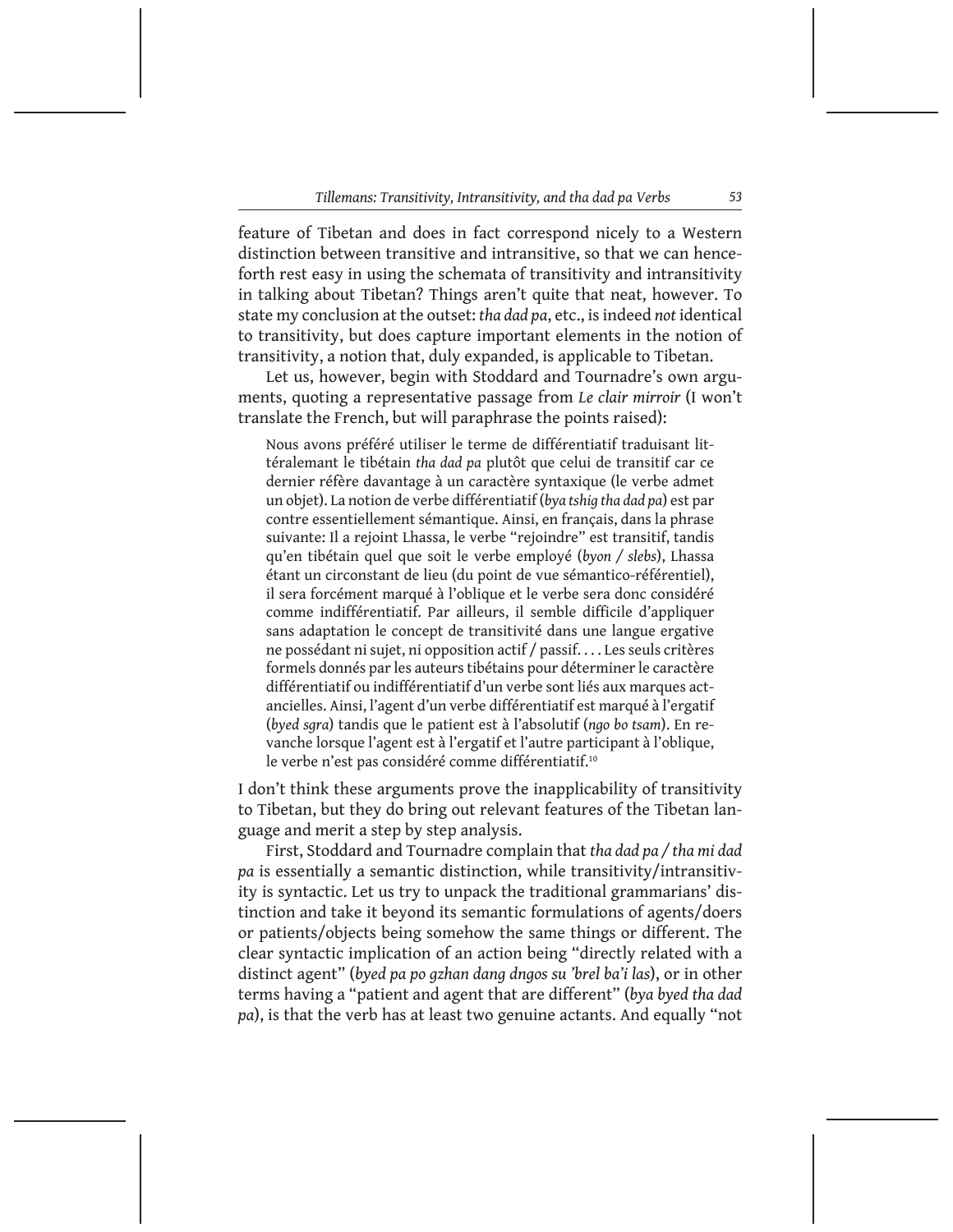*54 Pacific World*

having an agent distinct from a patient" implies that the verb, like intransitive verbs generally, has only one actant, or in other words has a valence of one. There seems to be sufficient connection with the idea of valence that one could reasonably venture that such semantic formulations—be they in Tibetan or, for example, in Sanskrit, where instead of having/not having a distinct agent one speaks of having or not having an object/patient (*sakarmaka/akarmaka*)—do express in admittedly heavy semantic garb the syntactic considerations of verb valence that are taken as indicators of transitivity/intransitivity. There is nothing utterly essential about the semantic garb that we have to conserve *coûte que coûte*: traditional Tibetan grammarians had a predilection for a semantic formulation of things because that is very often what traditional grammars do; we may, for our reasons, find it justifiable on occasion to read their works with somewhat different eyes.

Another qualm Stoddard and Tournadre have about making the leap to transitivity is that the latter concept has little or no bearing if there is no active and passive opposition in Tibetan. This argument for the strong thesis turns on showing that there is no diathesis *at all* in Tibetan—it is thus one to which I have tried to reply in detail elsewhere.11 In short, grammarians' explanations on *bdag* and *gzhan* seem to go significantly beyond purely semantic matters of highlighting agents and patients and tend towards an alternation of specifically correlated verb flexions.

Let's go to the end of the quote from *Le clair mirroir.* I am somewhat puzzled by Stoddard and Tournadre's claim that the label *tha dad pa* (*différentiatif*) would only be applied when the patient is in the absolutive (i.e., ø), and not when it ends in an oblique case-marker, like *la.<sup>12</sup>* Their argument is, I take it, for the weaker thesis of *tha dad pa* not being, or not being much like, transitivity: verbs with a patient ending in ø or in *la* could both be taken as biactantial and thus would be transitive in the usual sense of having two actants; but for indigenous grammarians the latter sort, i.e., verbs taking a patient ending in the particle *la*, these verbs would supposedly not (or never?) be *tha dad pa*. Alas, I am not at all sure that traditional grammar would maintain that the *simple* presence of the *la* must change the verb from *tha dad pa* to *tha mi dad pa.* Indeed if we take, for example, the explanations of A lag sha Ngag dbang bstan dar (1759–1840) on *bdag, gzhan*, and *bya byed las gsum*, in his *Sum rtags* commentary, *sKal ldan yid kyi pad ma 'byed pa'i snang ba'i mdzod*, he manifestly treats the usual "woodcutting example"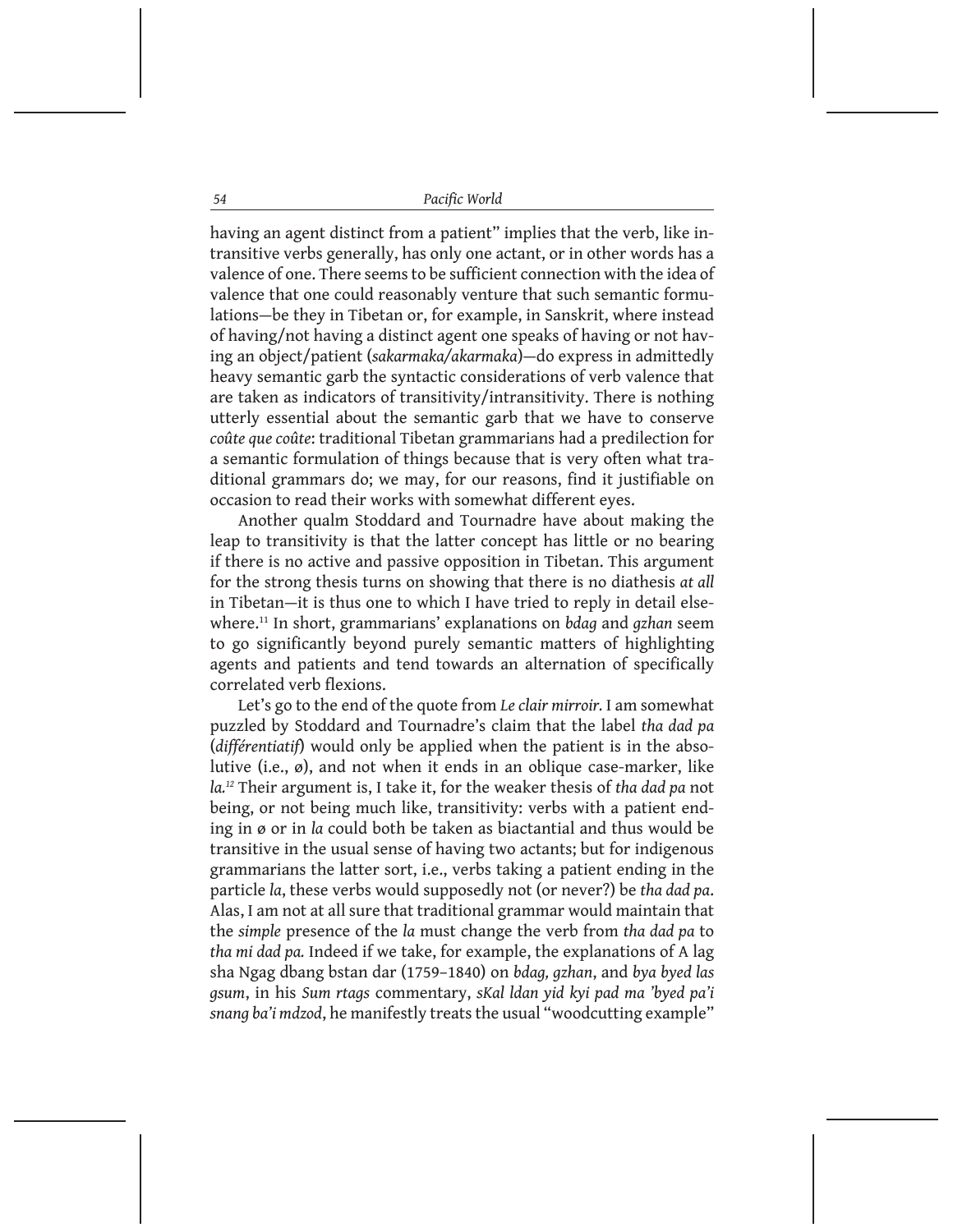(where the patient, wood = *shing*, does not usually have the *la* particle) in just the same way as he treats "Form is to be looked at with the eyes" (*mig gis gzugs la blta bar bya*), where the patient, form = *gzugs*, does take *la*. Both example sentences have verbs to which an analysis in terms of *bdag/gzhan* applies, implying that the verbs are *byed pa po dang 'brel ba / tha dad pa.* Indeed all the usual classifications of agents, objects, actions, etc., are given in an absolutely parallel fashion in the two example sentences even though in the case of "form being looked at" one marks the patient, form, with the *la*. The mere presence of *la,* in short, is not a sufficient reason for Ngag dbang bstan dar to classify the sentence *gzugs la blta bar bya* as having a type of *tha mi dad pa* verb, one to which self/other (*bdag/gzhan*) wouldn't apply.<sup>13</sup> Indeed, a patient can on occasion be marked by *la*—in Ngag dbang bstan dar's example, the marker *la* does not indicate a circumstant, but marks a genuine actant. As far as I can see, the *tha dad pa-tha mi dad pa* (*différentiatif-indifférentiatif*) opposition in traditional grammar does *not* depend on the patient being marked with or without *la.*<sup>14</sup>

Finally, Stoddard and Tournadre cite the specific case of the verbs *byon pa* ("go," "reach") and *slebs pa* ("come," "arrive") as showing that biactantial (and thus normally transitive) verbs are nonetheless classified as *tha mi dad pa* because of the use of *la.* The peculiarities of these verbs *byon pa, 'gro ba, slebs pa*, etc*.*, especially "going to X," "going to Lhasa" (*lha sa la 'gro ba*), and so on, have given special difficulties to traditional grammarians, especially because of the connections with grammatical arguments used in Indian Madhyamaka Buddhist analyses of the Sanskrit verb √GAM. I have taken up some of those issues in "A Note on bdag don phal ba in Tibetan Grammar";15 suffice it to say here that it does not seem to me that the fact that "going *to* Lhasa" is classified as *tha mi dad pa* militates against the general applicability of any notions of transitivity-intransitivity to *tha dad pa-tha mi dad pa.*  These are specific anomalies and have to be seen as such.<sup>16</sup>

To sum up, the traditional grammarians' talk about verbs like "cut" and so on, being *tha dad pa* (the agent and patient being different) and *byed pa po gzhan dang 'brel ba* (having a distinct agent), can be seen as describing two features on the morphosyntactic level:

- These verbs have a valence of two or more.<sup>17</sup>
- These verbs invariably have the agent marked with the ergative marking.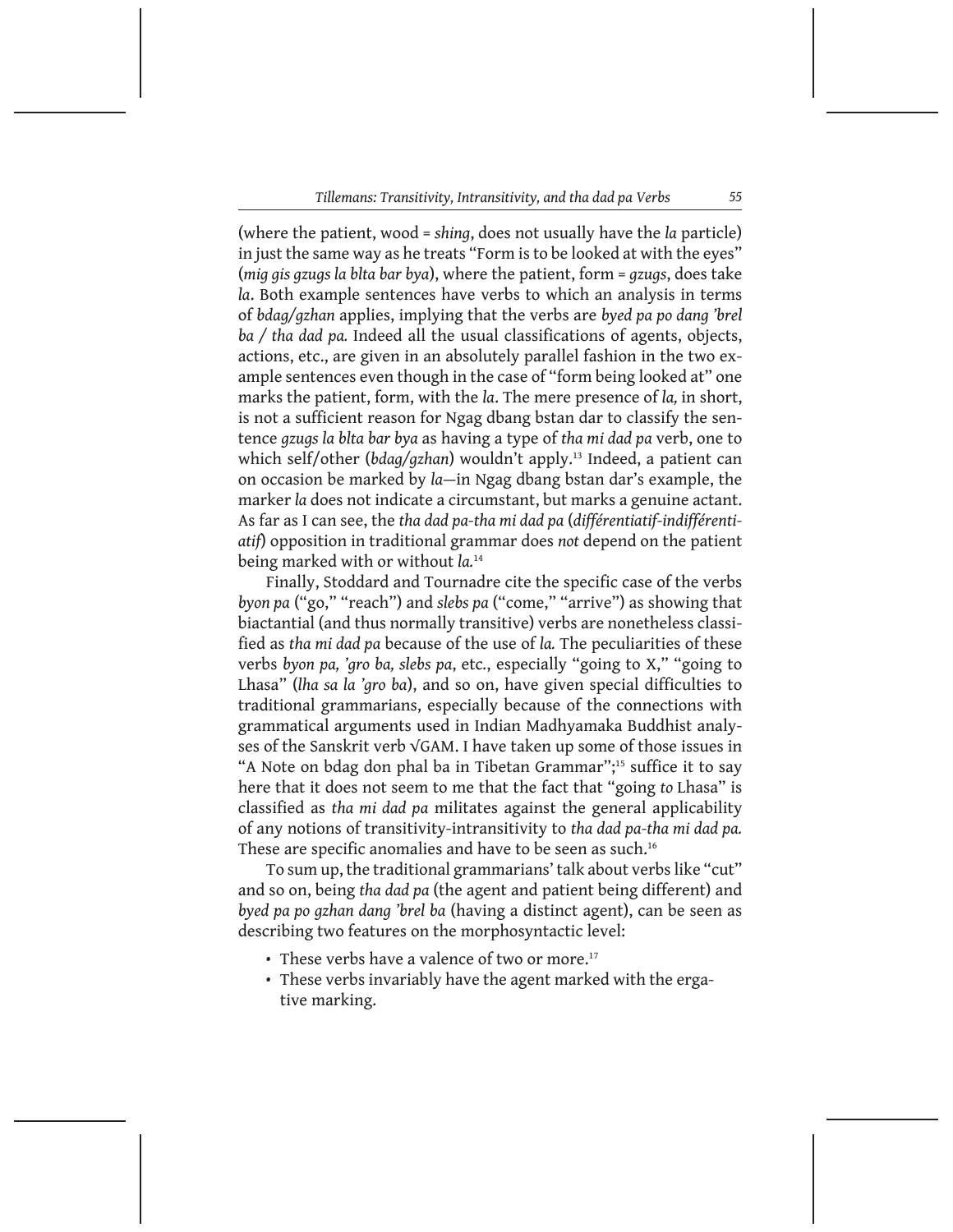This suggests that we are dealing with a recognizable phenomenon when Tibetan grammar speaks of *tha dad pa, byed pa po gzhan dang 'brel ba*, etc., and that "transitivity" is not a complete misnomer. The underlying question is what exactly we should henceforth mean by "transitivity."

## TRANSITIVITY À LA HOPPER AND THOMPSON

The intuitive notion of transitivity, as Paul J. Hopper and Sandra A. Thompson characterize it, is that an action is "carried over" or "transferred" from an agent to a patient. The agent is thus a genuine and fairly high-potent instigator of the transfer, and in ergative languages will be marked. Implicit in the carry-over of action due to an agent is the need for a patient/object that will receive such an action: we therefore should expect to find transitive verbs generally having two or more actants.

But in fact this is only part of transitivity for Hopper and Thompson, who see the notion as admitting of grades in function of the presence or absence of ten different factors—the intuitive type of transitivity is thus one that is very high on the continuum outlined in Hopper and Thompson.<sup>18</sup> We'll henceforth speak of "transitivity" as meaning transitivity as analyzed in Hopper and Thompson.<sup>19</sup>

Now, both in spoken Tibetan and written Tibetan, there are verbs with differing grades of transitivity, if one adopts the tenfold criterion. Thus the nonvolitional verb "to see" (*mthong ba*) in *ngas khyed mthong ngo*, "I see you," is much less transitive than the verb "to kill" (*gsod pa*) in *ngas khyed gsod do*, "I am killing you," in that the killing is volitional and the patient totally affected, criteria that "seeing" obviously does not satisfy. If we apply the *tha dad pa-tha mi dad pa* distinction as being a Tibetan attempt at distinguishing transitivity-intransitivity, then there is the following problem: both verbs would be on the same side of the fence, i.e., *tha dad pa*. It is thus important to note that for a certain class of nonvolitional verbs (e.g., to see, to know, hto hear, etc.) the Tibetan *tha dad pa* would not correspond to the intuitive notion of action "carried over from agent to patient," in that no action is carried over from agent to patient in the case of seeing and knowing, etc., if by that we understand that the patient would have to be significantly or totally affected. (After all, my seeing some object usually does little, if anything, to that object.)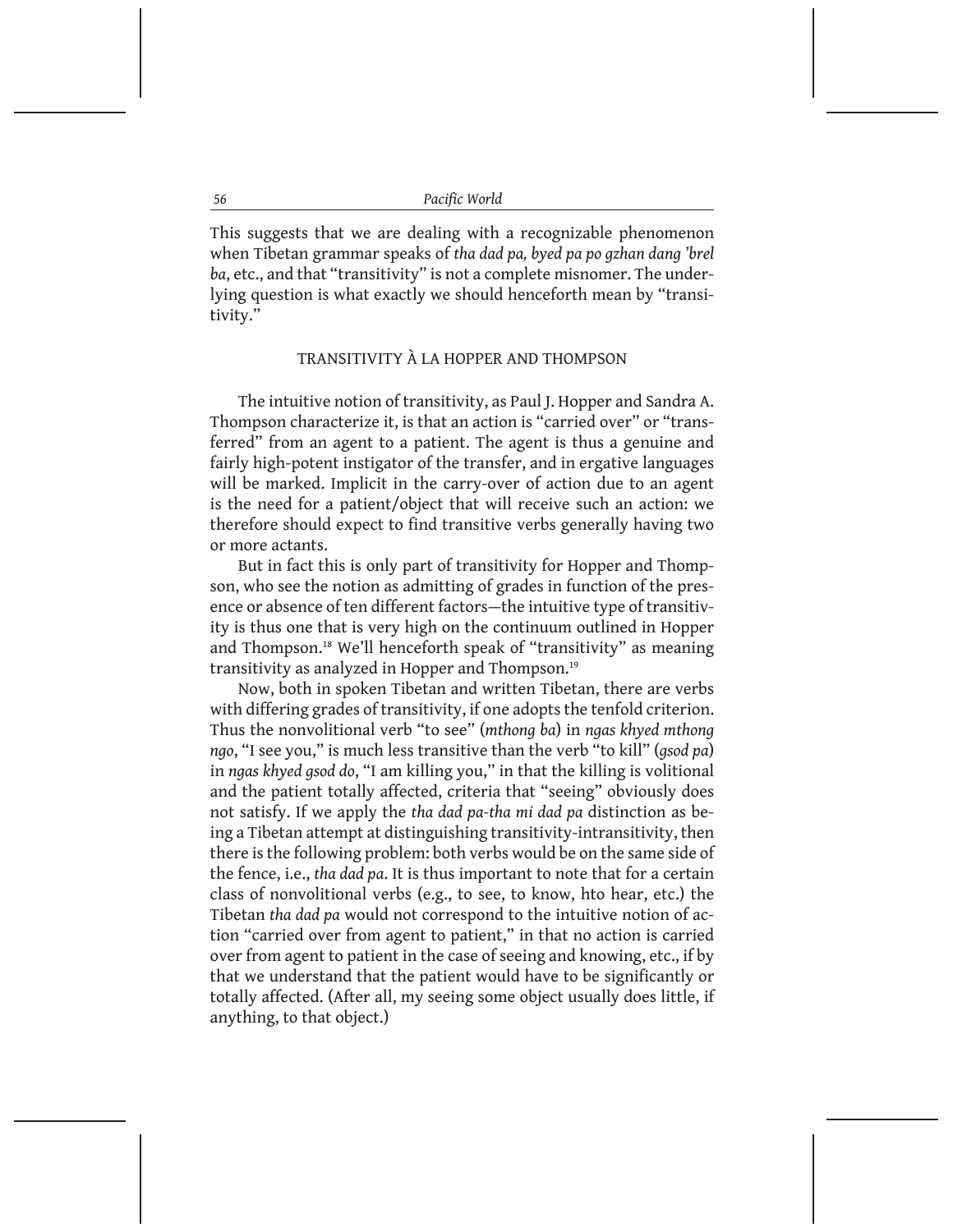Also, *tha dad pa-tha mi dad pa*, or transitivity-intransitivity *à la grammaire tibétaine*, would differ from the transitivity continuum of Hopper and Thompson in that indigenous Tibetan grammar would fix a quite clear border separating verbs that are *tha dad* from those that are *tha mi dad*, instead of adopting a shaded continuum with high and low grades. That said, it looks to me that at least the middling to high levels of Hopper and Thompson's transitivity are captured by the traditional grammarian's categories of *tha dad pa*, or equivalently *byed pa po gzhan dang 'brel ba'i las tshig* (verbs where the agent and patient are different; verbs that have a distinct agent). And equally, the other side of the "border," i.e., *tha mi dad pa*, *byed pa po gzhan dang ma 'brel ba'i las tshig* (verbs where the agent and patient are not different, or equivalently, do not have a distinct agent) does capture much of what would be very low on the Hopper-Thompson scale. This is probably not a surprise at all, in that Hopper and Thompson themselves claim that their approach does account more or less for much of our "folk theories" and traditional notions about transitivity. A strong thesis to the effect that *the* notion of transitivity (or *any* meaningful one) is completely inapplicable to Tibetan would thus be wrong. A bit of Tournadre's weaker thesis would, however, remain. Although we do not subscribe to Stoddard and Tournadre's own arguments against linking *tha dad pa*  and transitivity, there is at least one very important factor militating against such an *outright* identification. Simply put, *tha dad pa* / *tha mi dad pa* involves a rigid border while transitivity may well be best seen as a complex graded phenomenon.

## APPENDIX: ON THE USE OF *THA (MI) DAD PA* IN THE TIBETAN-CHINESE DICTIONARY

There is a rather unfortunate confusion in the *Bod rgya tshig mdzod chen mo (Zang Han da cidian*) of Zhang Yisun et al., where verbs like *mthong ba* ("to see"), *shes pa* ("to know"), and others are designated as *tha mi dad pa.* This is the standard dictionary used by Tibetologists nowadays. Compare this to the *Dag yig gsar bsgrigs* of Blo mthun bsam gtan et al. in which *mthong ba* and *shes pa* are clearly (and rightly!) designated as *byed 'brel las tshig* ( = *byed pa po gzhan dang dngos su 'brel ba'i las tshig* = *tha dad pa*). A similar critique of the *Bod rgya tshig mdzod chen mo*'s treatment of verbs like *mthong ba* is found in Tournadre.20 What seems to have happened is that the authors of the *Bod rgya tshig mdzod chen*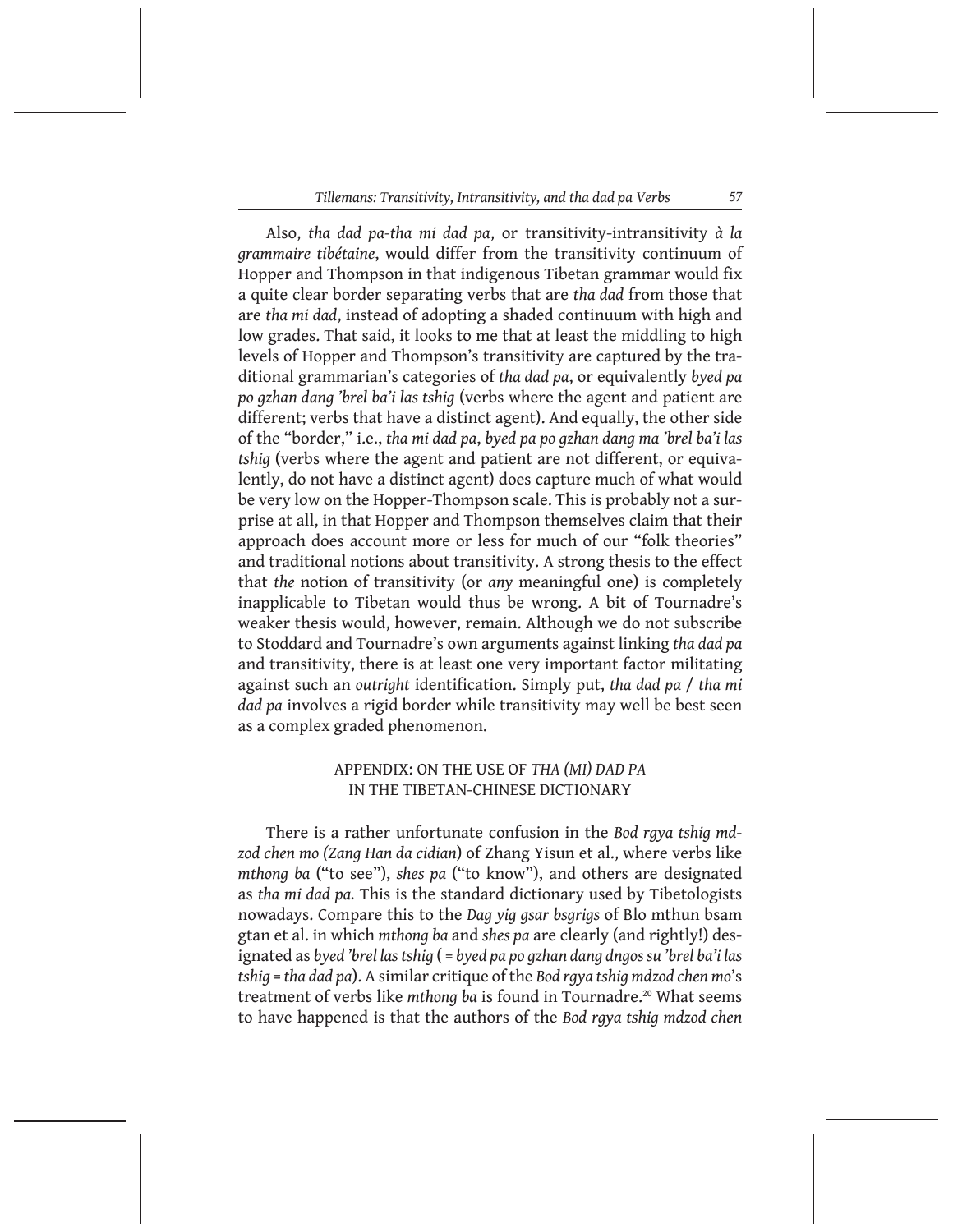| Pacific World |
|---------------|
|               |

*mo* assimilated nonvolitional—what sKal bzang 'gyur med designates as *bya tshig gzhan dbang can*—with *tha mi dad pa.<sup>21</sup>* They are not the same thing. See Tillemans and Herforth<sup>22</sup> and Stoddard and Tournadre<sup>23</sup> on the differences to be made between *tha dad pa-tha mi dad pa* and the opposition *rang dbang can / gzhan dbang can*, sometimes rendered as "autonomous/dependent," but less literally, "controlled/uncontrolled" or "volitional/nonvolitional."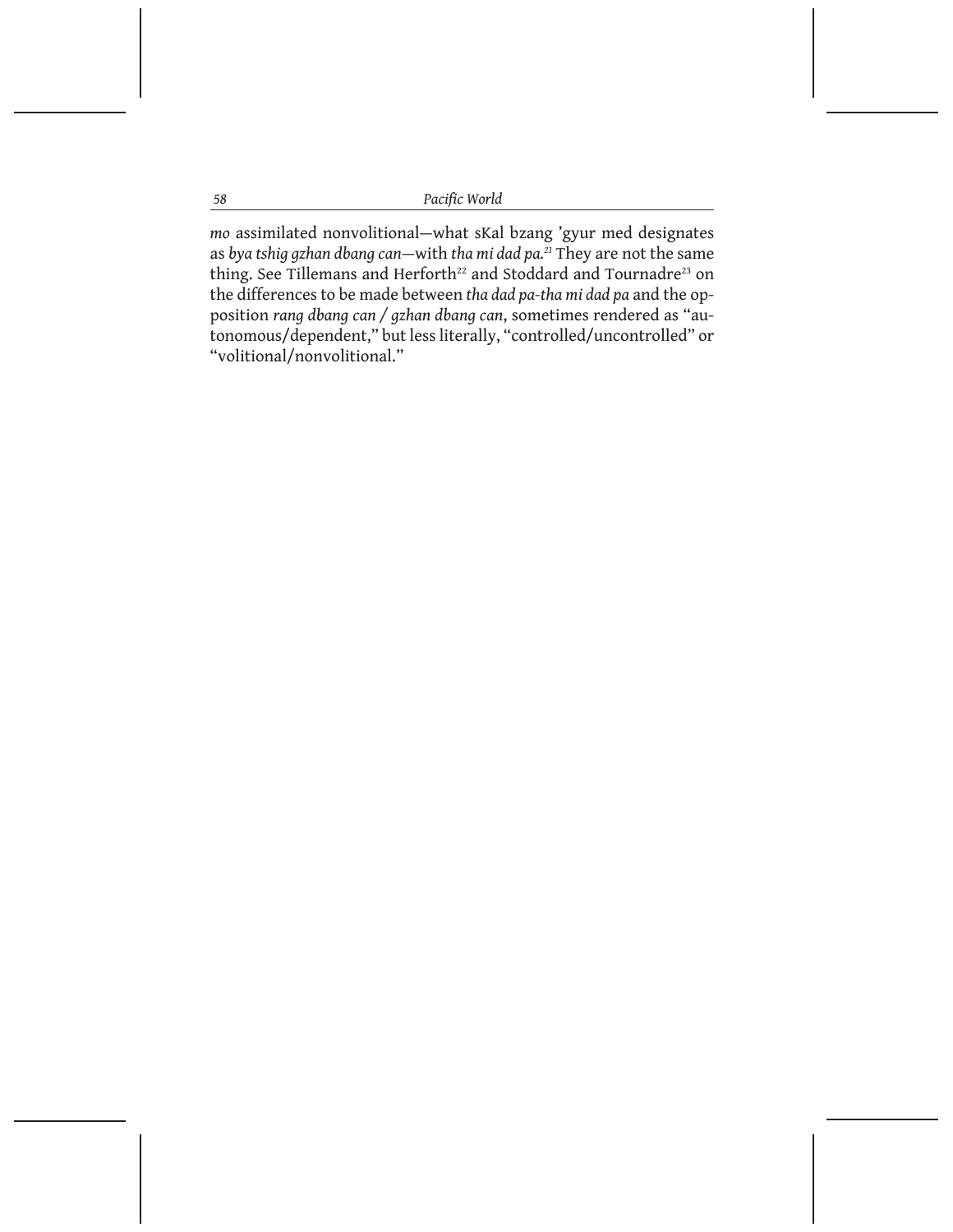#### **NOTES**

1. Synopses of canonical and paracanonical texts on grammar and an extensive explanation of key notions are to be found in P. C. Verhagen, *A History of Sanskrit Grammatical Literature in Tibet. Volume 1: Transmission of the Canonical Literature,* Handbuch der Orientalistik Abt. 2, Bd. 8 (Leiden: E. J. Brill, 1994); and P. C. Verhagen, *A History of Sanskrit Grammatical Literature in Tibet. Volume 2: Assimilation into Indigenous Scholarship*, Handbuch der Orientalistik Abt. 2, Bd. 8 (Leiden: E. J. Brill, 2001).

2. T. J. F. Tillemans, "On *bdag, gzhan* and the Supposed Active-Passive Neutrality of Tibetan Verbs," in *Pramāṇakīrti, Papers Dedicated to Ernst Steinkellner on the Occasion of his 70th Birthday*, ed. B. Kellner and others, Part 2, Wiener Studien zur Tibetologie und Buddhismuskunde 70.2 (Vienna: Arbeitskreis für Tibetische und Buddhistische Studien Universität Wien, 2007), 887–902.

3. Si tu Paṇ chen Chos kyi 'byung gnas (gTsug lag chos kyi snang ba), *Yul gang can pa'i brda yang dag par sbyar ba'i bstan bcos kyi bye brag sum cu pa dang rtags kyi 'jug pa'i gzhung gi rnam par bshad pa mkhas pa'i mgul rgyan mu tig phreng mdzes* (Dharamsala, India: Tibetan Cultural Printing Press, 1979), 205; T. J. F. Tillemans and D. D. Herforth, *Agents and Actions in Classical Tibetan: The Indigenous Grammarians on* bdag *and* gzhan *and* bya byed las gsum, Wiener Studien zur Tibetologie und Buddhismuskunde 21 (Vienna: Arbeitskreis für Tibetische und Buddhistische Studien Universität Wien, 1989), 8–9.

4. Tibetan-Tibetan dictionaries classify *'gro ba* as *byed med las tshig* ("a verb without a [distinct] agent") or *tha mi dad pa* ("[agent and object] not being different"). See, e.g., Blo mthun bsam gtan and others, eds., *Dag yig gsar bsgrigs(Xinbian Zangwen zidian*; Xining: Qinghai minzu chubanshe, 1979); and Zhang Yisun, ed., *Bod rgya tshig mdzod chen mo*, 3 vols. *(Zang Han da cidian*; Beijing: Renmin chubanshe [= Mi rigs dpe skrun khang], 1985), s.v. "*'gro* (*ba*)." Note, however, that *this* classification in terms of *byed med las tshig / byed 'brel las tshig* is not to be confused with another important distinction between Tibetan verbs, i.e., those showing volitional or nonvolitional actions. See the appendix above.

5. See Tillemans and Herforth, *Agents and Actions in Classical Tibetan*, 69 §8.

6. dNgul chu Dharmabhadra, *Si tu'i zhal lung* (= *Yul gangs can gyi skad kyi brda sprod pa'i bstan bcos sum cu pa dang rtags kyi 'jug pa'i rnam bshad mkhas mchog si tu'i zhal lung*; included in *mKhas mchog dngul chu yab sras kyis mdzad pa'i bod brda sum rtags kyi skor dang* | *'ju mi pham* | *bstan dar lhar ram gnyis kyi gsung sa mtha'i rnam dbye bcas phyogs bsdebs pad dkar chun po*; Dharamsala, India: Tibetan Cultural Printing Press, 197?), 50–51; Japanese translation in S. Inaba, *Chibettogo koten bunpōgaku, zōhohan* (Kyoto: Hōzōkan, 1986), 369; text in Inaba, *Chibettogo*, 444.

7. sKal bzang gyur med, *Le clair mirroir: Enseignement de la grammaire tibétaine*,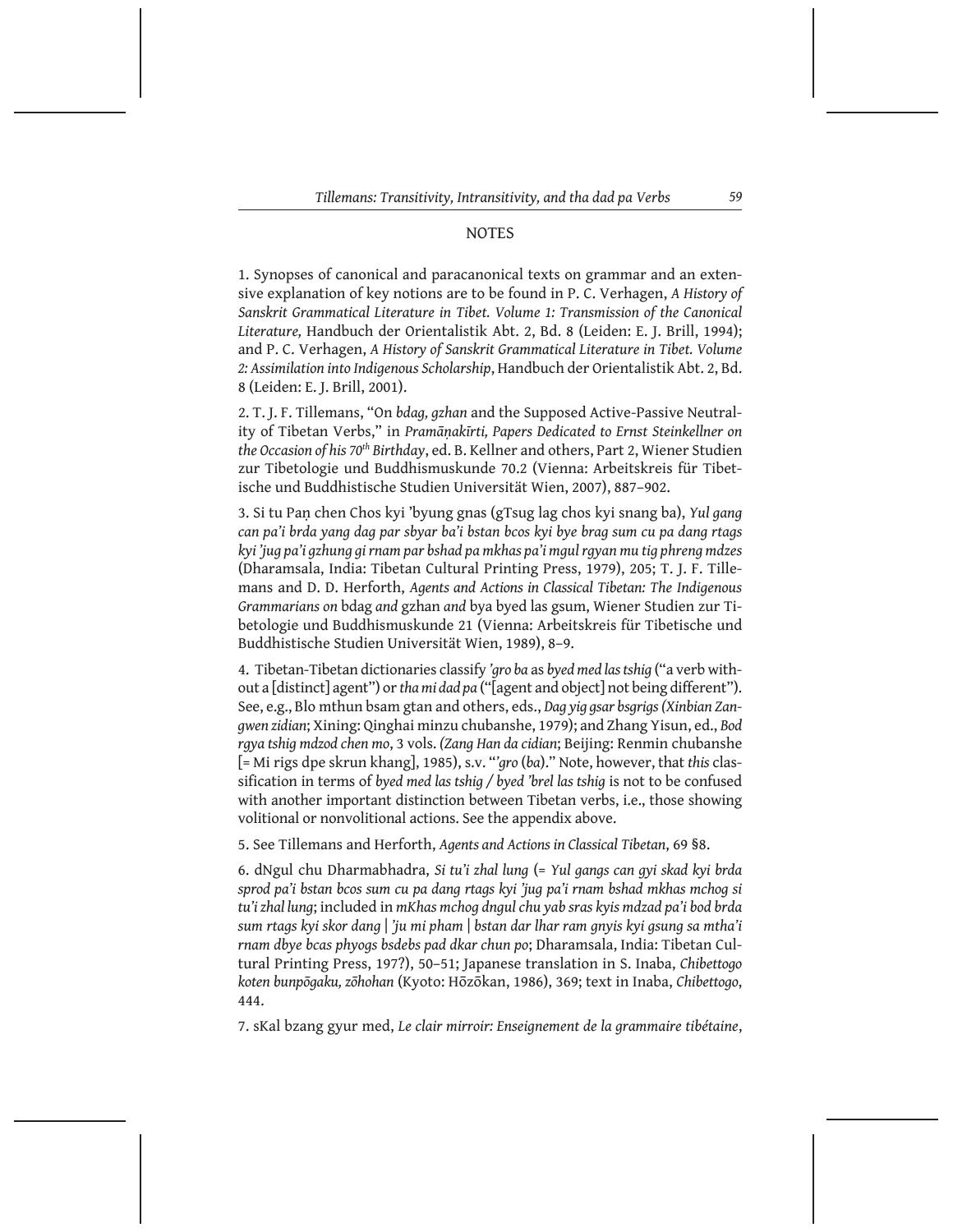trans., adapted, and commented upon by Heather Stoddard and Nicolas Tournadre (Arvillard: Editions Prajñā, Collection Tibétaine, 1992).

8. sKal bzang 'gyur med, *Bod kyi brda sprod rig pa'i khrid rgyun rab gsal me long*  (*Zangwen wenfa jiaocheng*; Chengdu: Sichuan minzu chubanshe, 1981).

9. Cf. N. Tournadre, *L'Ergativité en tibétain. Approche morphosyntaxique de la langue parlée*, Bibliothèque de l'information grammaticale 33 (Louvain-Paris: Editions Peeters, 1996), 82, where he argues against the use of the notion of transitivity ("contre l'emploi de la notion de transitivité") and quotes with apparent approval the remarks of James Matisoff in *The Grammar of Lahu*, University of California Publications in Linguistics, No. 75 (Berkeley: University of California Press, 1973). Matisoff's remarks concern Lahu, but it is clear that they are taken by Tournadre to be relevant to other Tibeto-Birman languages too. The whole passage on p. 82 reads as follows: "La nécessité de remanier le concept de transitivité n'est pas une spécificité du seul tibétain. Citons James Matisoff à propos de lahu, une autre langue tibéto-birmane du groupe lolo: 'Such distinctions as transitive/intransitive and active/passive are basically alien to Lahu grammar (1973:195).'"

10. sKal bzang gyur med, Stoddard, and Tournadre, *Le clair mirroir*, 246.

11. See Tillemans, "On *bdag*, *gzhan* and the Supposed Active-Passive Neutrality of Tibetan Verbs."

12. The terminology adopted for designating Tibetan cases is that of N. Tournadre, "Présentation de la grammaire traditionnelle et des cas du tibétain. Approche classique et analyse moderne," in *Tibet, civilisation et société. Colloque organisé par la Fondation Singer-Polignac à Paris, les 27, 28, 29 avril 1987* (Paris: Editions de la Maison des Sciences de l'Homme, 1990).

13. See f. 185.2–4: *gnyis pa rgyas par bshad pa la* | *bdag gzhan gyi don dang* | *sngon 'jug gi 'jug tshul lo* | *dang po ni* | *spyir bya byed las gsum ni* | *sta res shing gcod pa lta bu la mtshon na sta re byed pa* | *shing las* | *gcod pa bya ba dang* | *de bzhin du mig gis gzugs la blta bar bya zhes pa la mig byed pa* | *gzugs las* | *blta ba bya ba dang* | *. . . des na de lta bu byed pa la bdag dang las la gzhan gyi tha snyad byed pa yin pas de'i skabs kyi las la bya rgyu'i las dang byed bzhin pa'i las gnyis yod de . . . .*|

14. Interestingly enough, Tournadre ("Tibetan Ergativity and the Trajectory Model," in *New Horizons in Tibeto-Burman Morpho-syntax*, eds. Y. Nishi, J. Matisoff, and Y. Nagano, Senri Ethnological Studies 41 [Osaka: National Museum of Ethnology, 1995], 272) brings up this type of phenomenon in spoken Tibetan and compares it to the use of the ergative as giving emphasis. Thus the difference between *g.yag zhon pa red* and *g.yag la zhon pa red* is a pragmatic one like that between "He rode a yak" and "It is a yak that he rode." In literary Tibetan, however, the "emphatic" use of the ergative does not seem possible. It is thus a problem as to how to interpret sentences like *shing la gcod do.*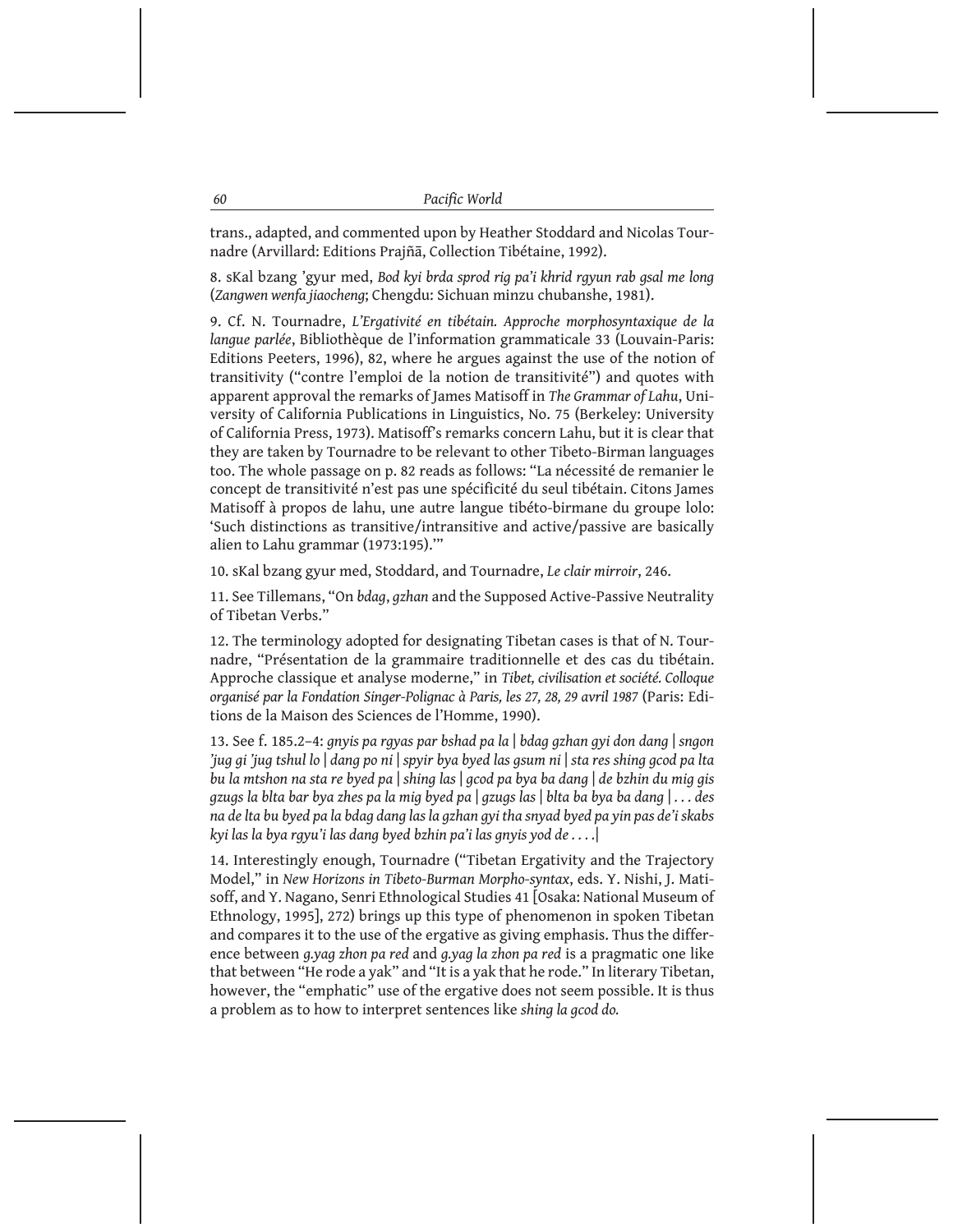15. T. J. F. Tillemans, "A Note on bdag don phal ba in Tibetan Grammar," *Asiatische Studien / Études Asiatiques* 45, no. 2 (1991): 311–323.

16. The mere fact of certain verbs in English and French having usual morphosyntactic coding associated with transitivity while their counterparts were not classified as *tha dad pa* in Tibetan doesn't itself prove much once we have granted a graded phenomenon of transitivity. Gradation being accepted, the recurring phenomenon that a verb such as "to like" is handled differently in different languages is itself explicable by the fact that this is generally a verb with a relatively low degree of transitivity *à la* Hopper-Thompson: it is not telic, nor volitional, nor punctual and the object is little affected. In short, the fact that "I like beer" in, say, Tibetan or Spanish (i.e., *Me gusta la cerveza*), is handled with morphosyntactic coding more in keeping with the intransitive verbs of those languages, seems to be something that regularly happens with verbs of reduced transitivity.

The case of "going to Lhasa" (*lha sa la 'gro ba*), however, is potentially more of a problem, because more of the Hopper-Thompson features of higher transitivity are satisfied, such as "going" being volitional and "Lhasa" being well individuated. It might seem that Stoddard and Tournadre would be right in saying that the fact that grammarians say that this verb is *not*  classifiable as *tha dad pa* is a problem for the relevance of *tha dad pa* to transitivity. It could be replied, however, that here again comparison with other languages is of some relevance in resolving the anomaly. When the patient is totally or very significantly affected the verb should approach high transitivity, as other strong indicators of transitivity will also be present. That much is straightforward. When, however, the would-be patient (e.g., Lhasa) is not affected at all or only very partially so, we do find uses of coding usual to intransitive verbs. As Hopper and Thompson point out ("Transitivity in Grammar and Discourse," *Language* 56 [1980]: 251–299), there seems to be a quite considerable leeway to use intransitive coding when the patient is not a "true patient" in the sense of receiving the action:

. . . [A]lthough the presence of a true patient participant is a crucial component of Transitivity, that of a second participant which is not much of a patient (i.e., which does not receive any action) is not. . . . [S]uch clauses with less than ideal patients are coded in many other languages with various of the trappings found in intransitive clauses. (p. 254)

I would thus personally tend towards a double conclusion: Stoddard and Tournadre's argument about "going to X" shows an odd feature of the Tibetan treatment of these verbs, but does not seriously challenge the position that *tha dad pa* / *tha mi dad pa* capture certain core features of transitivity/intransitivity.

17. Of course, it could be argued (as does Tournadre elsewhere) that Tibetan has the feature of being able to omit actants—be they agents or patients—and